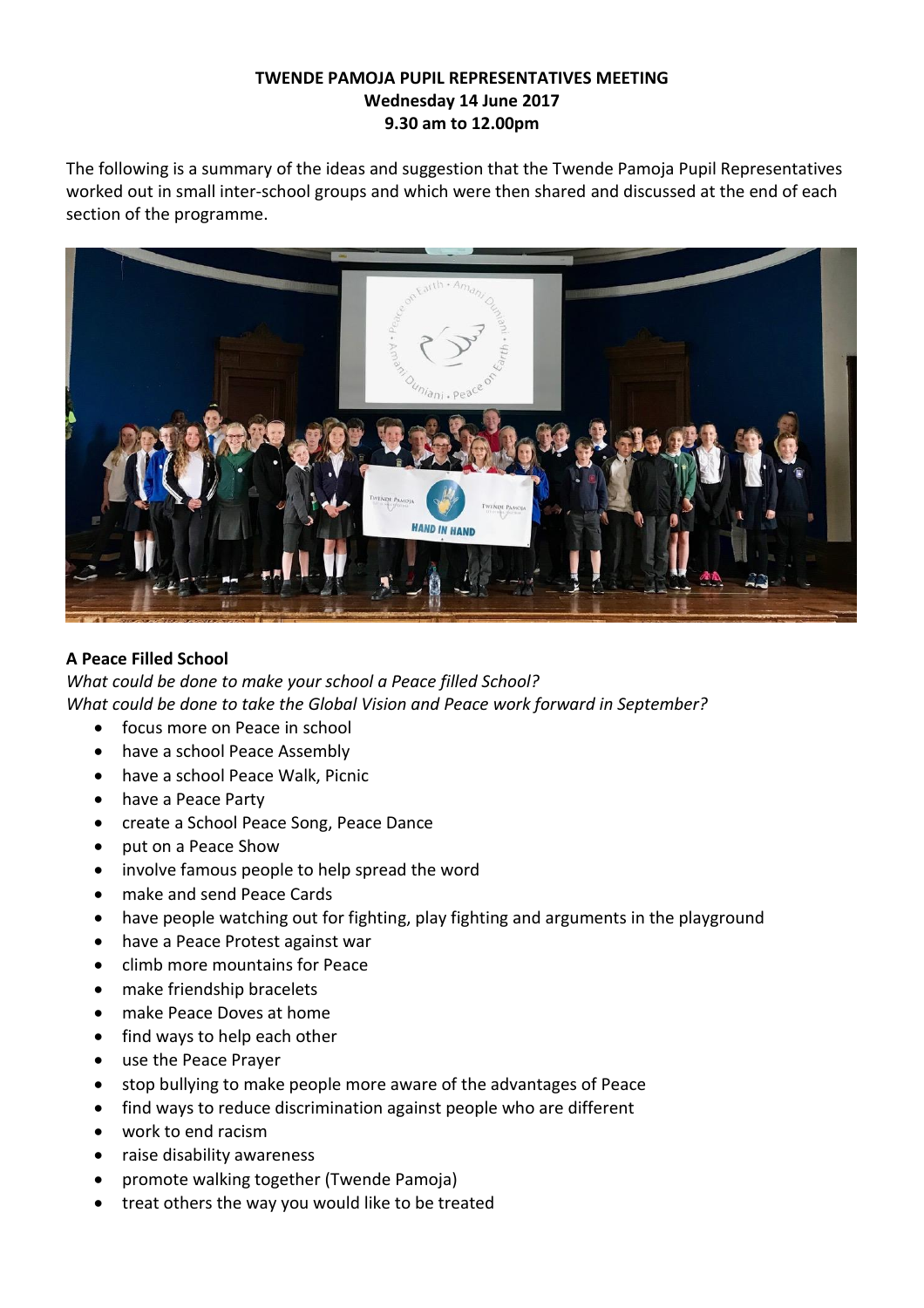### **Literacy Project** (Reading, writing, listening, talking)

*How can we creatively spread our message of hope for a Peaceful and Just world?*

- write peace stories, songs, poems, plays
- make Peace picture books
- use Book Creator to produce a book to be shared with partner schools
- make school plays based on the idea of Peace
- make a Peace Video
- make Peace Leaflets
- use art to send creative Peace Messages .eg. Peace Sticks with messages
- create a Peace Website
- send our Peace stories to Tanzania

#### **Communications**

*What would pupils in your school like to know? What would pupils in your school like to share? How can these things be gathered together and communicated?*

- find ways to make out partnership stronger
- send and receive letters and e mails
- use technology: Facetime, Skype, Whats App, texting
- have a joint You Tube Channel
- have more Twende Pamoja Representatives
- send video messages and make videos
- share our culture: beliefs, interests, social activities, clothes, hobbies
- share about and cook each others food
- send photographs and pictures of classes and school events
- make pen pals / communicate from class to class
- share games and sports
- provide a Laptop, iPad for pupils, camera

#### **Environment**

*What does your school do to raise awareness about the environment? What does your school do to look after the environment? What could your school do that you could share with young people in Tanzania?*

- set up tree planting projects
- send a tree to Tanzania (or pay for one there)
- find out about the use of wood in Scotland and Tanzania
- investigate recycling and upcycling
- share how different schools share about rubbish and investigate what happens in Tanzania with rubbish
- look at composting and sewage and waste disposal
- find out about wildlife in Scotland and Tanzania and share the results
- set up a school beehive (very practicable in Tanzania)
- make a home for animals

#### **Other Suggestions**

- organise charity events
- fundraise for less fortunate children
- help provide better health care for young people in Tanzanian schools
- raise money so that pupils in our partner schools can have the same as us
- send resources e.g footballs, skipping ropes, sports equipment, fidget spinner